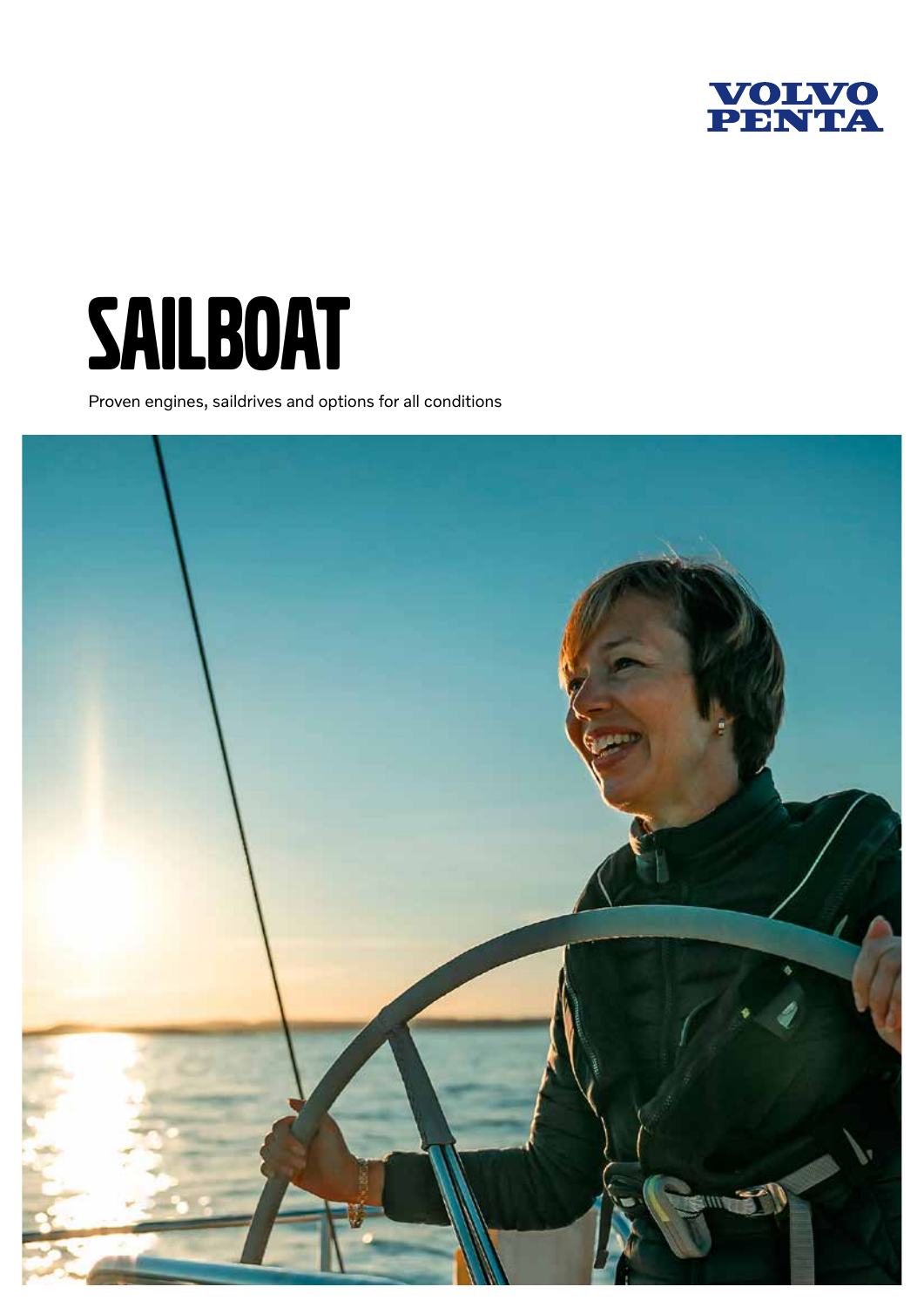# Great equipment. Great sailing.

For a sailor there is no better feeling than the wind in your sails, the sun on your face and a boat perfectly trimmed. Could it be this feeling that made you fall in love with sailing in the first place? Probably. However, one thing is for sure, with Volvo Penta equipment onboard you can relax and enjoy these moments for what they really are: exciting, relaxing and simply great sailing.

Whether you need a dependable saildrive system, state-of-the-art electronic monitoring software or some ergonomic controls specially designed for sailboats, you will find the answer in our equipment range.

Innovation is the key here. We are always looking for new ways to make your boating experience easier and more pleasurable – even in the most extreme situations.

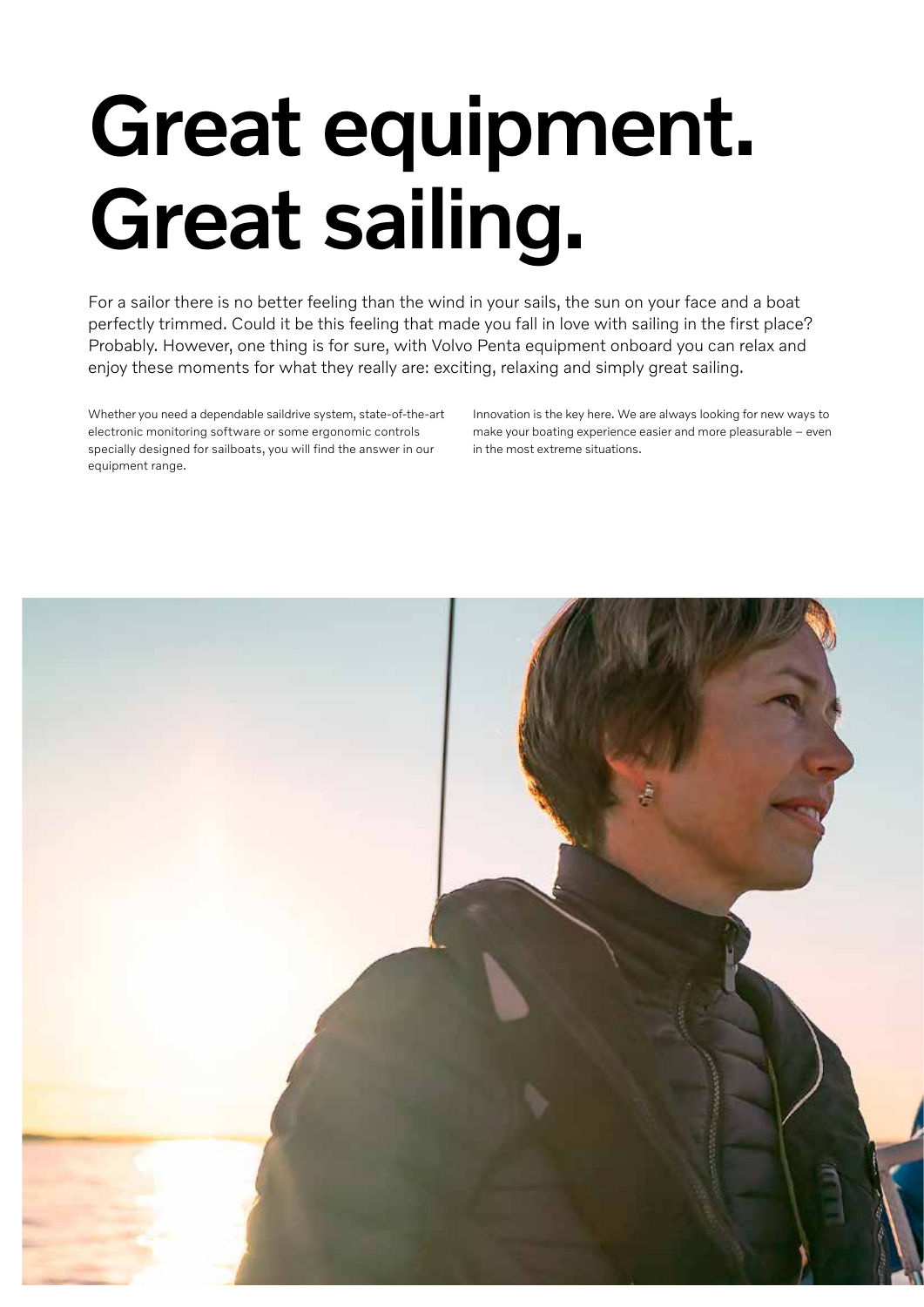

"From the modern pinch-tozoom functionality of Glass Cockpit to the feel of our mechanical controls, Volvo Penta simplifies your sailboat experience."

> How to simplify your sailboat experience.

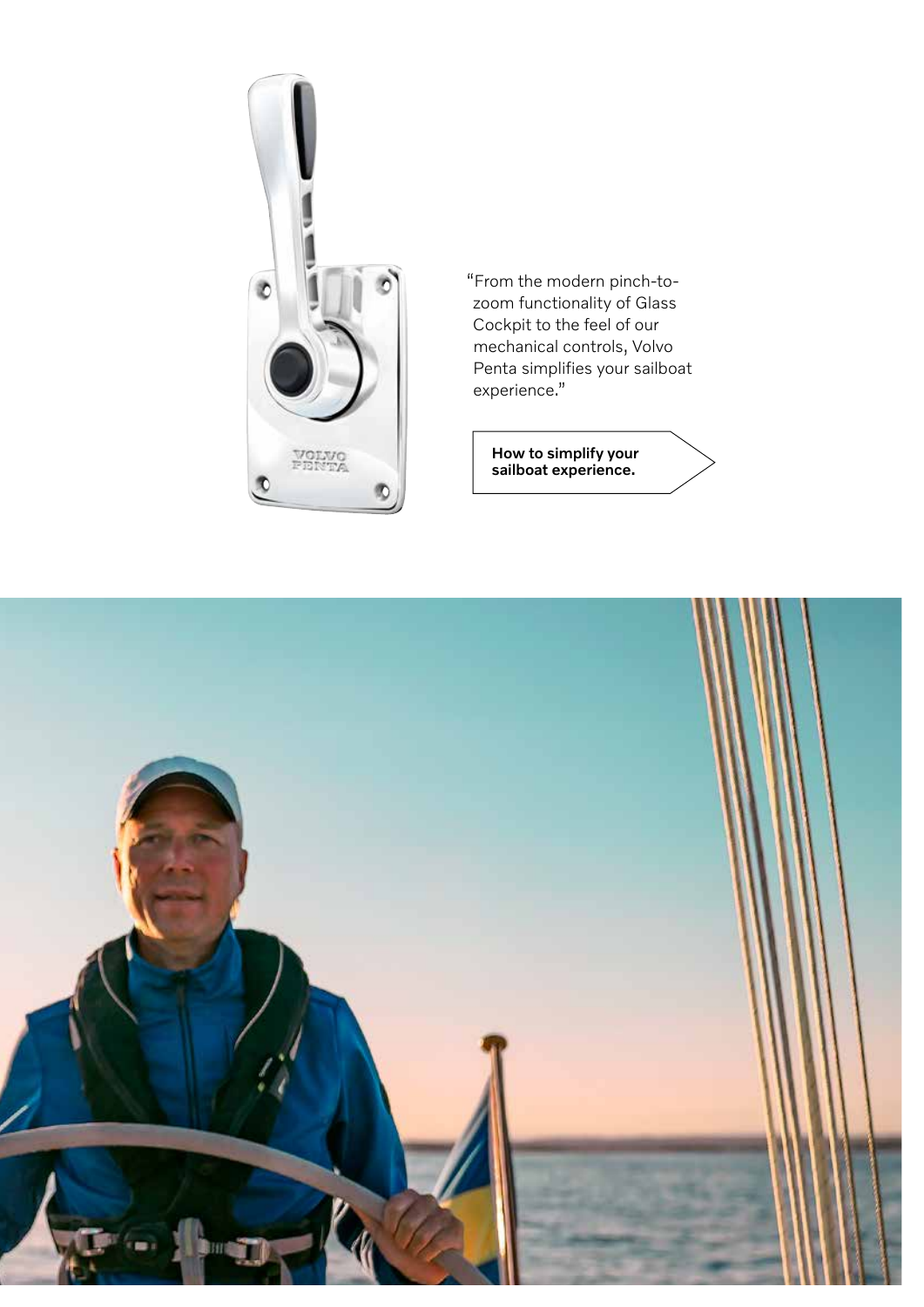

4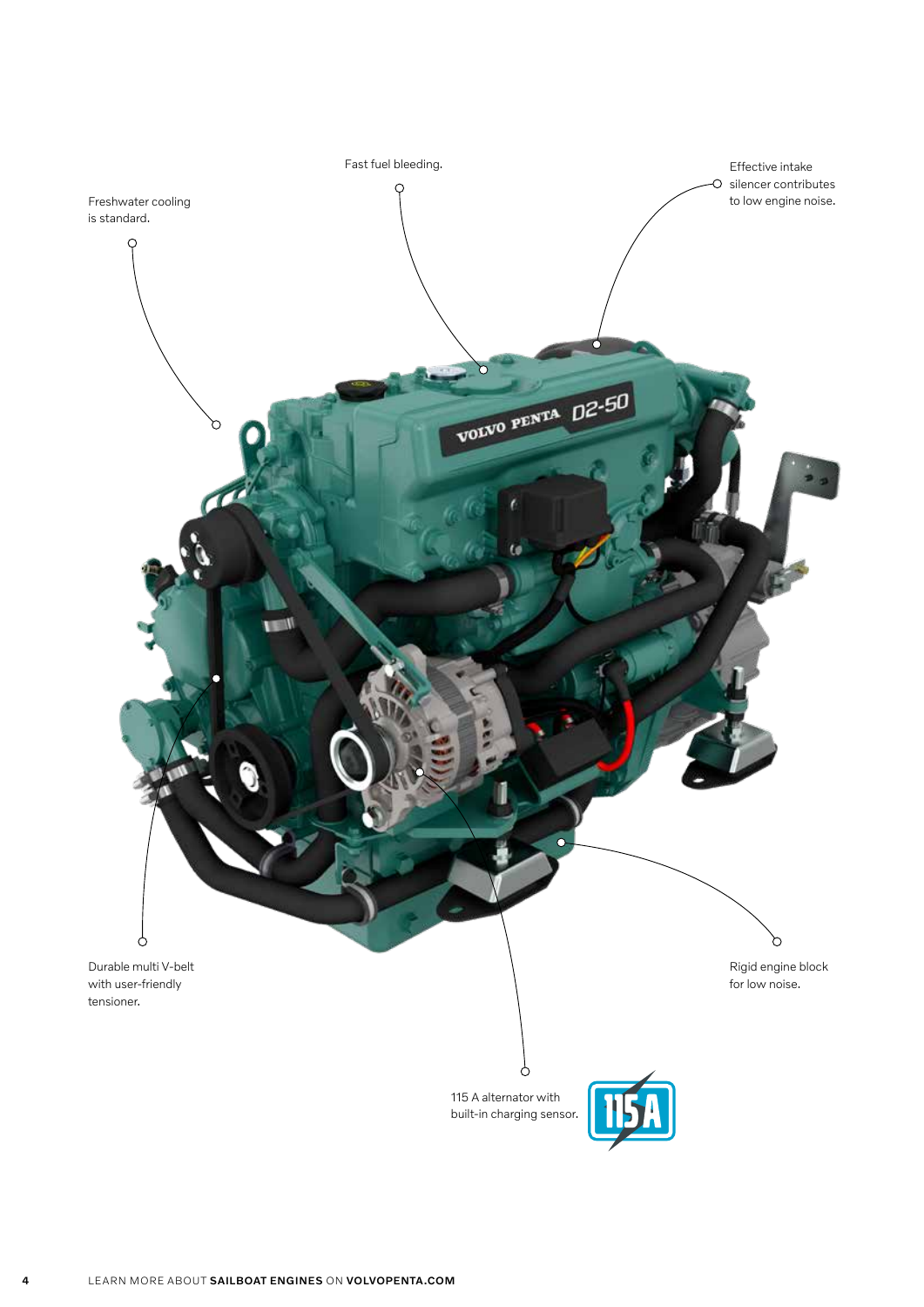## World-renowned engine design

Volvo Penta diesel engines have proven their reliability and efficiency all over the world. Our sailboat engines are well known throughout the international sailing community for their remarkable power and quiet operation.





#### Torque for sailboats

Volvo Penta engines deliver high torque at low rpm. That means plenty of power and quick response when maneuvering in a marina.

#### Low rpm – high comfort

All engines are rated at low rpm, which means only 1,800–2,300 rpm at cruising speed. This results in minimal vibrations and low noise levels – which are further reduced with the Saildrive.

#### Reliable starts

With automatic pre-heating and the relay-activated starter solenoid, starts are reliable and fast. Electric stop is standard.

#### Efficient charging

Today's sailboats depend on electricity. All engines have highcapacity charging as standard. The 115A alternator has a built-in charging sensor that gives the correct battery charging voltage. The D3 has a 180A alternator. All models can have an extra engine-mounted alternator.

### **Specifications**

| Engines             | Crankshaft<br>kW/hp | <b>Propeller shaft</b><br>kW/hp | Rated<br>rpm | Number of<br>cylinders | Displacement,<br>liters | Alternator<br>12V | Alternator<br>24 V       |
|---------------------|---------------------|---------------------------------|--------------|------------------------|-------------------------|-------------------|--------------------------|
| $D1-13$             | 9.0/12.2            | 8.6/11.8                        | 3200         | $\mathbf{2}$           | 0.5                     | 115 A $(1)$       | $\overline{\phantom{m}}$ |
| $D1-20$             | 14/19               | 13/18                           | 3200         | 3                      | 0.8                     | 115 A $(1)$       | $\overline{\phantom{a}}$ |
| D <sub>1</sub> -30  | 20/27               | 19/26                           | 3200         | 3                      | 1.1                     | 115 A $(1)$       | $\overline{\phantom{a}}$ |
| D <sub>2</sub> -50  | 37.5/51             | 36/49                           | 3000         | $\overline{4}$         | 2.2                     | 115 A $(1)$       | $\overline{\phantom{a}}$ |
| D <sub>2</sub> -60  | 44/60               | 42/58                           | 3000         | $\overline{4}$         | 2.2                     | 115 A $(1)$       | $\overline{\phantom{a}}$ |
| $D2-75$             | 55/75               | 53/72                           | 3000         | $\overline{4}$         | 2.2                     | 115 A $(1)$       |                          |
| D <sub>3</sub> -110 | 81/110              | 78/107                          | 3000         | 5                      | 2.4                     | 180 A             |                          |
| D3-150              | 110/150             | 107/146                         | 3000         | 5                      | 2.4                     | 180 A             | $\overline{\phantom{a}}$ |
| D4-175              | 129/175             | 124/168                         | 2800         | $\overline{4}$         | 3.7                     | 150 A             | 80A                      |

(1) With built-in charging sensor.

5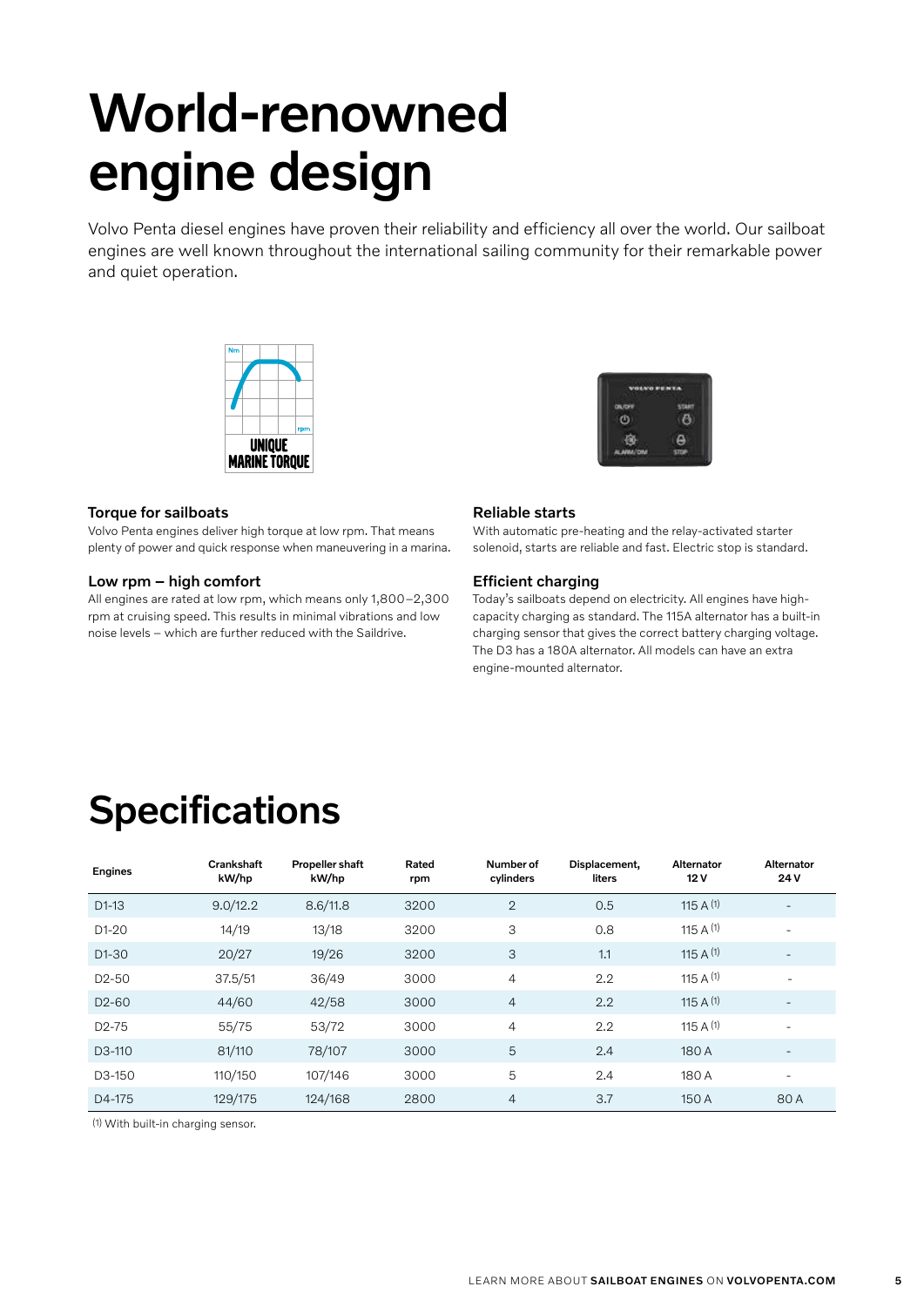### D1/D2 series

Extremely reliable, clean, quiet and with minimal vibrations. High torque at low revs gives easy maneuvering. Freshwater cooling is standard. Adapted for high-capacity hot-water supply.



#### D1 series

The most compact engines in the range are 2 and 3-cylinder marine diesels available with Saildrive or a gearbox with straight or down-angled shaft.



D2 series

4-cylinder marine diesels. Saildrive or a gearbox with straight or down-angled shaft.

### D3/D4 series

Reliable common-rail marine diesels with impressive torque over the whole speed range. The D3/D4-series are powerful, quiet and fuel efficient with very low emissions and exceptional cruising range.



#### D3 series

5-cylinder diesel engines with 2.4-liter displacement. Extremely lightweight with turbo and aftercooler. Gearbox with down-angled shaft or V-drive.



#### D4 series

4-cylinder diesel engines with full 3.7-liter displacement. Turbo and aftercooler. Gearbox with down-angled shaft or V-drive.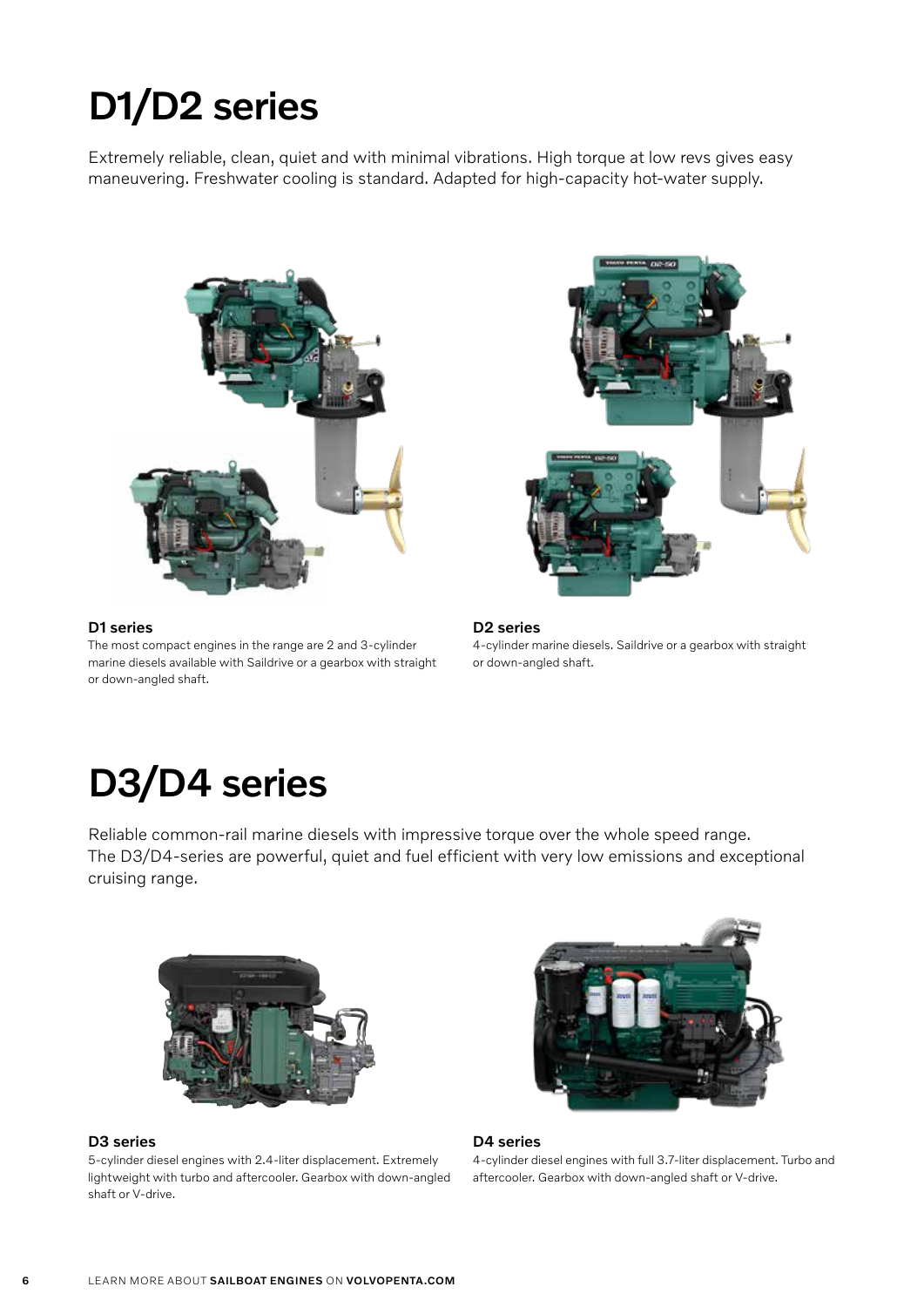

## The brilliance of repowering

Has your sailboat lost some of its former power and glory? A smart way to significantly improve its performance is to simply replace its engine.

#### A multitude of benefits

Repowering with a new Volvo Penta engine will increase the value of your boat, but you will also benefit from reduced fuel consumption and increased charging capacity, as well as reduced sound, vibration, and emission levels.

#### D1/D2 Repowering kit

For D1 and D2 engines, Volvo Penta has developed repowering kits to ensure a seamless and cost-effective replacement regardless of which engine brand you use today. The repowering kits are available for both shaft and saildrive installations.



### Service and support

#### Global service network

With every Volvo Penta product comes the support of a world-wide dealer network – present in more than 130 countries. These dealers are specialists in the maintenance and repair of your Volvo Penta products, using only genuine Volvo Penta parts.

#### Volvo Penta Action Service

Our global dealer network is backed up by the Volvo Penta Action Service, offering assistance 24 hours a day, every day of the year in 28 languages. www.volvopenta.com/actionservice.

#### Extended Coverage

Our International Limited Warranty covers your whole engine package for 2 years, and major components for 3 additional years. With Extended Coverage, you will keep the full protection for the years 3–5 for a complete peace of mind. The Extended Coverage can be purchased up to 6 months after the warranty registration.

#### Double your parts warranty

Genuine Volvo Penta Parts and Accessories are covered by our standard 12 month warranty. Have them supplied and installed by an authorized Volvo Penta dealer and we'll extend your warranty to 24 months – including the labor.



#### Find your dealer

Go to www.volvopenta.com/dealerlocator or download our app to search among our 3,500 dealers worldwide.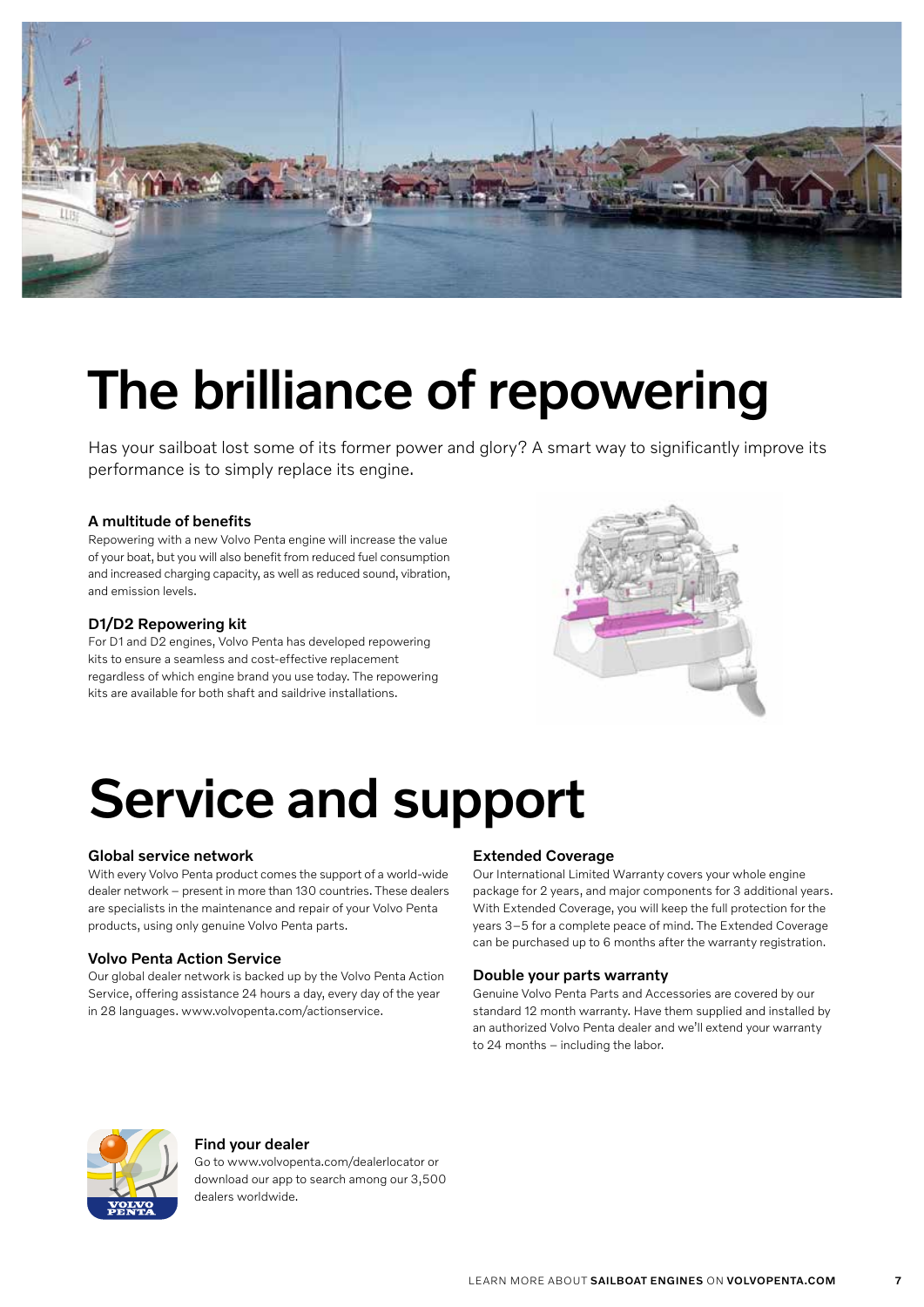Saildrive oil can be changed from inside the boat.

### The original **Saildrive**

Whether you are a newcomer or seasoned sailor, you want a highly efficient engine, drive and propeller package for responsive and powerful maneuvering – a Volvo Penta Saildrive. Years of product development have created a drive with low underwater resistance and highly effective propulsion. And because we understand the needs of the modern sailor, we've incorporated a whole host of additional features.

> Three-point suspended mounting gives O minimal noise and vibrations, with no need for alignment.

Crash absorber that keeps the engine in  $\overline{O}$ place in the event of impact.

Patented electrical isolation of drive and propeller to minimize risk of corrosion.

Ó

 $\circ$ 

Hydrodynamically optimized design gives low drag while sailing.

The blades open and close using a reliable conical teeth mechanism.



The folding propellers provide less drag, more power and reliable functionality.

Split anode that can be replaced without

removing the propeller.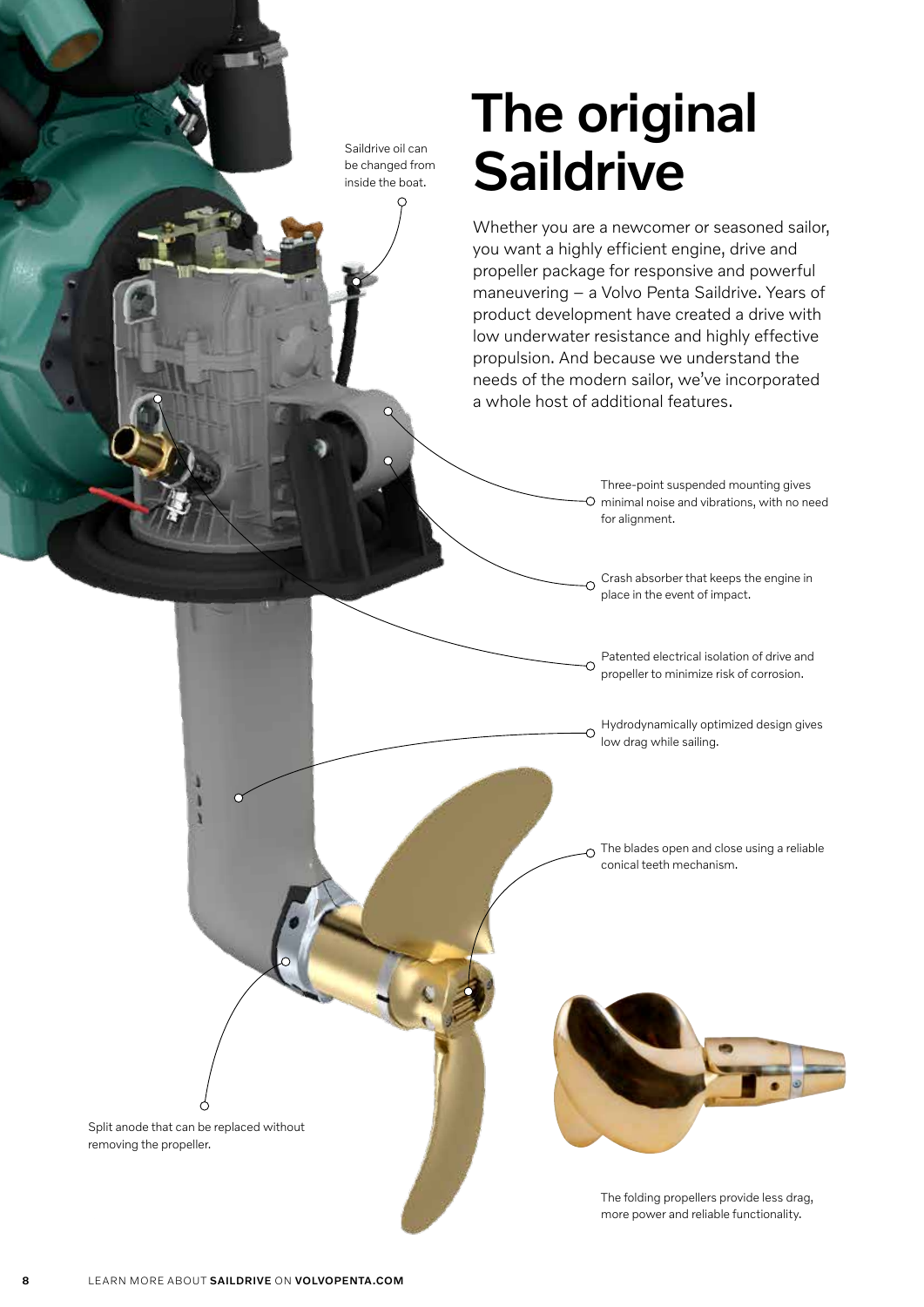

# Folding propellers

#### Less drag

A Volvo Penta folding propeller gives you up to 1.5 knots higher speed under sail compared with a fixed propeller. That will add greatly to your sailing pleasure.

#### More power

Powerful thrust, even in reverse thanks to a highly efficient blade geometry. This means excellent close-quarter maneuverability and short stopping distance.

#### Smooth operation

The swept blade design (high skew) ensures effective, low-noise operation with minimal vibrations during motoring. The swept design also provides safe opening of the blades when reversing.

#### Excellent durability

All Volvo Penta folding propellers are made of a specially developed nibral (nickel-bronzealuminum) alloy for excellent durability and corrosion resistance.

| Saildrive propellers        | D1-13 | D1-20 | D1-30 | D <sub>2</sub> -50 | D <sub>2</sub> -60 | D <sub>2</sub> -75 |
|-----------------------------|-------|-------|-------|--------------------|--------------------|--------------------|
| Folding propellers, 2-blade |       | Ω     | O     |                    |                    |                    |
| Folding propellers, 3-blade |       | ∩     | ∩     | ∩                  | ∩                  |                    |
| Folding propellers, 4-blade |       |       |       |                    | ∩                  | Ο                  |
| Fixed propellers            |       | Ο     | ∩     | $\bigcirc$         | ∩                  | ∩                  |

Folding propellers are also available for shaft installations. 4-blade. For 55-120 hp.



2-blade. For 5–40 hp.



3-blade. For 20–60 hp.

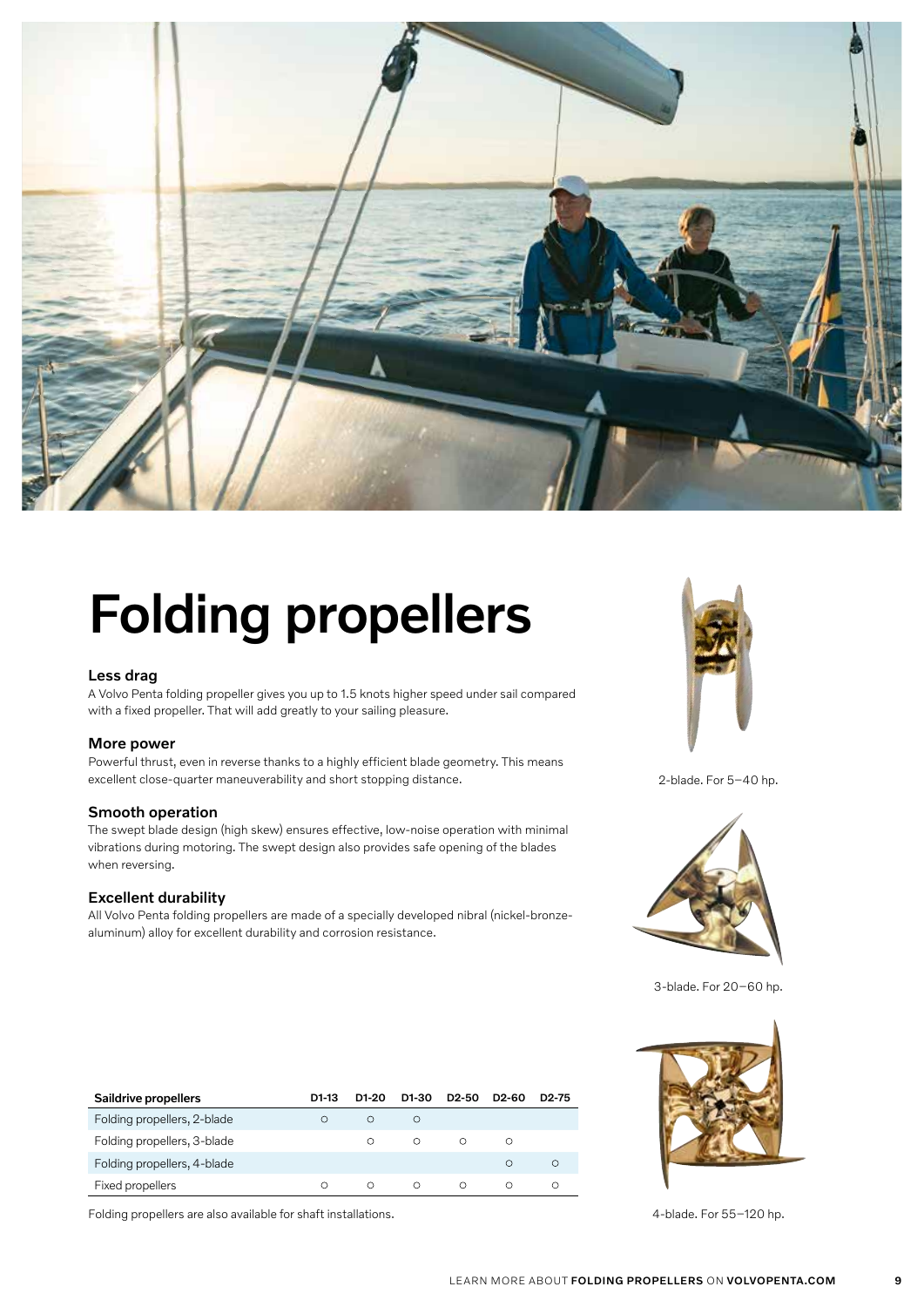# Options for sailors and crew

In addition to our range of high-performing engines, drives and propellers, we offer sailors and their crew a wide range of options for increased comfort, safety and control. Below is a selection that will help make your sailing experience even more enjoyable. See www.volvopentashop.com for more parts and accessories.

#### EVC for D3 and D4 engines

EVC is Volvo Penta's electronic platform with radically reduced wiring and heavy-duty marine connectors. EVC provides greatly improved reliability and new functionalities:

- Continuous monitoring and protection of engine and transmission.
- Greatly improved reliability and service life compared with traditional electrical systems.





Volvo Penta engines have alternators that are perfectly matched to the torque of the engine to provide extra charging without losing maneuvering power. Upgrading with an extra alternator will give high-capacity charging for 12V and 24V systems.



#### Volvo Penta Easy Connect

Have your engine, boat and route data displayed directly on your smart device. All you need is the app and the Interface installed in your boat. It also includes NMEA2000 functionality, which lets you have engine data displayed in a compatible chart plotter.

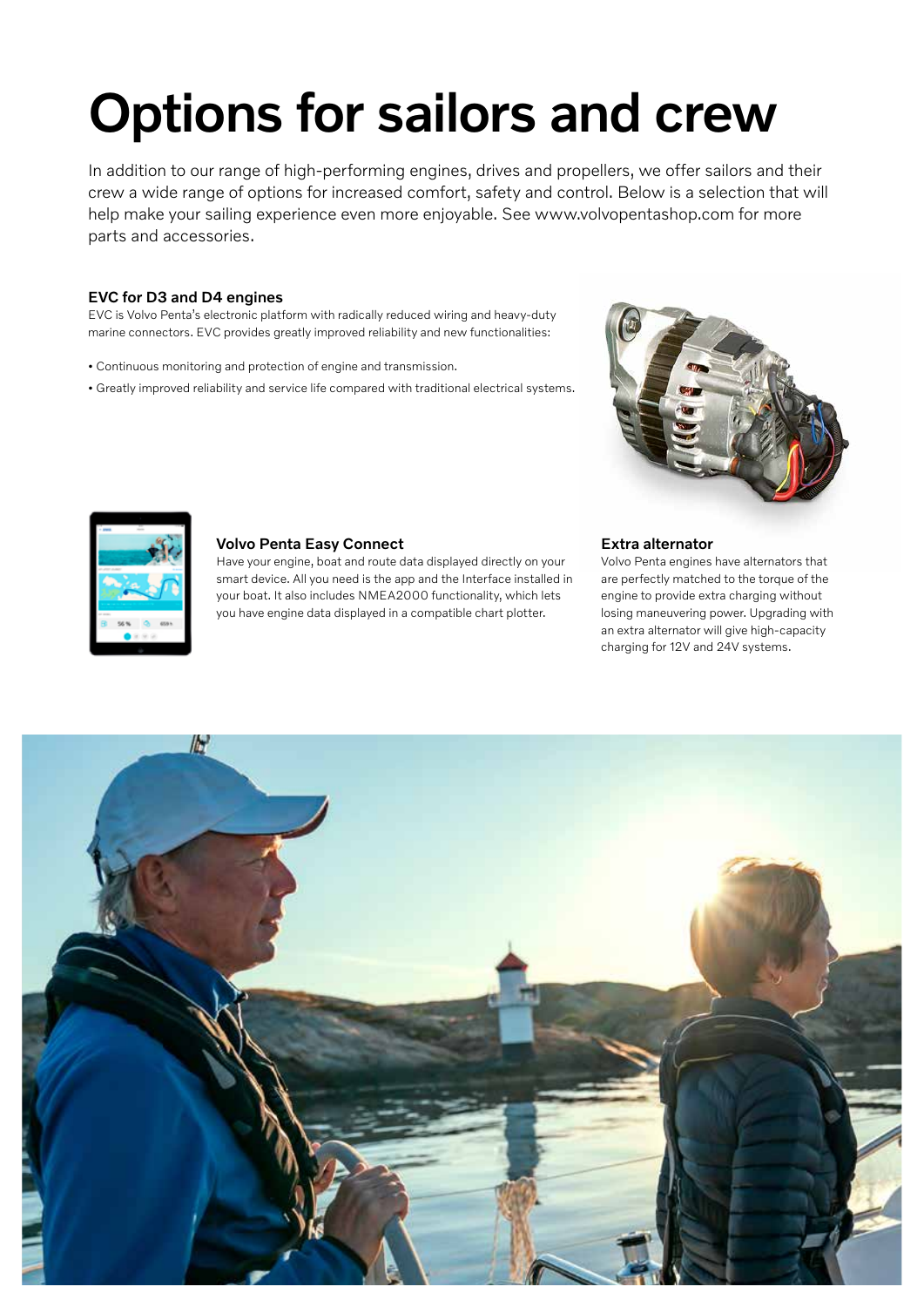

#### Glass cockpit

The D3 and D4 engines offer full EVC integration that allows for a unique Glass Cockpit solution – and a clean and clear dashboard. With the Glass Cockpit you can gather all driver information in one place for instant control: the easy-to-handle, pinch-to-zoom display.



#### Optimized controls

The Volvo Penta controls, with ergonomic design and solid feel, are specially designed for reliable operation in sailboats.



Electronically operated (EVC), side-mounted controls for the D3/D4 series.



Mechanically operated, side-mounted controls for the D1/D2 series.

11